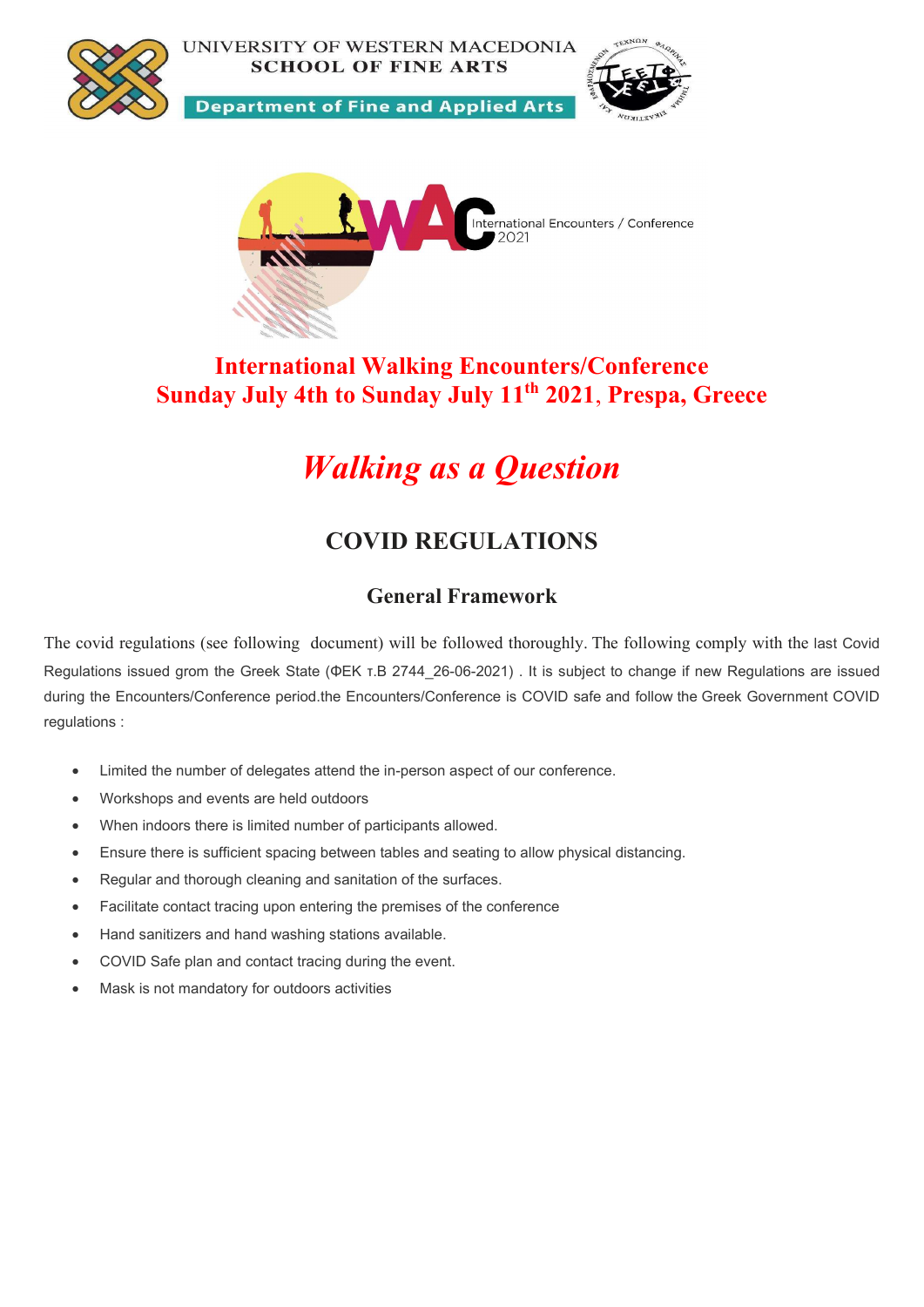# The following applies for implementation in the Encounters/Conference activities: Walksops and Conference

The conference is held in a hybrid way:

- Physical presence of a limited and defined number of participants at the Encounters/Conference venue with all the health rules described below and live streaming for the other registered participants.
- In case of physical presence of participants, they are required to be vaccinated (demonstration of vaccination certificate) or to have performed rapid antigen test (rapid test) or RT-PCR test (demonstration of negative result at the entrance).
- A COVID-19 coronavirus case coordinator is appointed for duties in the conference area.
- Near the entrance of the Conference Center, a specially designed area with a window is established, in order to be an isolation area of possible cases, which will be equipped with sanitary material, such as masks, tissues / napkins, closed foot bucket, sink with liquid The door to this area must be kept closed at all times and entry must be restricted to staff trained to deal with COVID-19 coronavirus cases.
- The organizers keep a list of the contact details of those registered at the Conference to be used in case of tracing of confirmed case contacts.
- The organizers of the conferences in collaboration with health professionals are responsible for conducting to all those present at the venue of the Encounters/Conference (delegates, conference company staff, cleaning staff, conference sponsors, etc.) rapid test (approved antigen tests) at the beginning of the Conference. In addition, it is recommended to perform a self-test after the end of the third day of the Conference.
- The number of participants with physical presence is limited based on the capacity of the conference room keeping the distances of one and a half (1.5) meters in all directions, with a maximum number of people in the room (including staff) of (50) people, if the area of the room allows it. If the area of the room is larger than 120sq.m., An additional 1 person can be present for every 10sq.m.
- The use of a mask indoors is mandatory for all attendees (staff, technicians, security), attendees and speakers. Alternatively, the speaker is allowed not to wear a mask during his / her speech, provided that there is a protective plexiglass on the podium, which is thoroughly cleaned and disinfected between two speakers.

#### Technical staff

- Controlled conference space access by authorized persons
- Employees to carry a badge in a prominent place
- Regular checks (scan the label/badges of participants)
- Observance of measures of social distancing Avoiding overcrowding

#### **Secretariat**

- Registration, issuance of badge conference, program, awarding of certificates, will be done only electronically
- The secretariat placed in a visible place and comfortable space will have plexiglass in on the front to prevent the dispersion of droplets
- The staff of the secretariat if indoors must wear a mask
- There will be antiseptic fluids

#### Conference / Workshops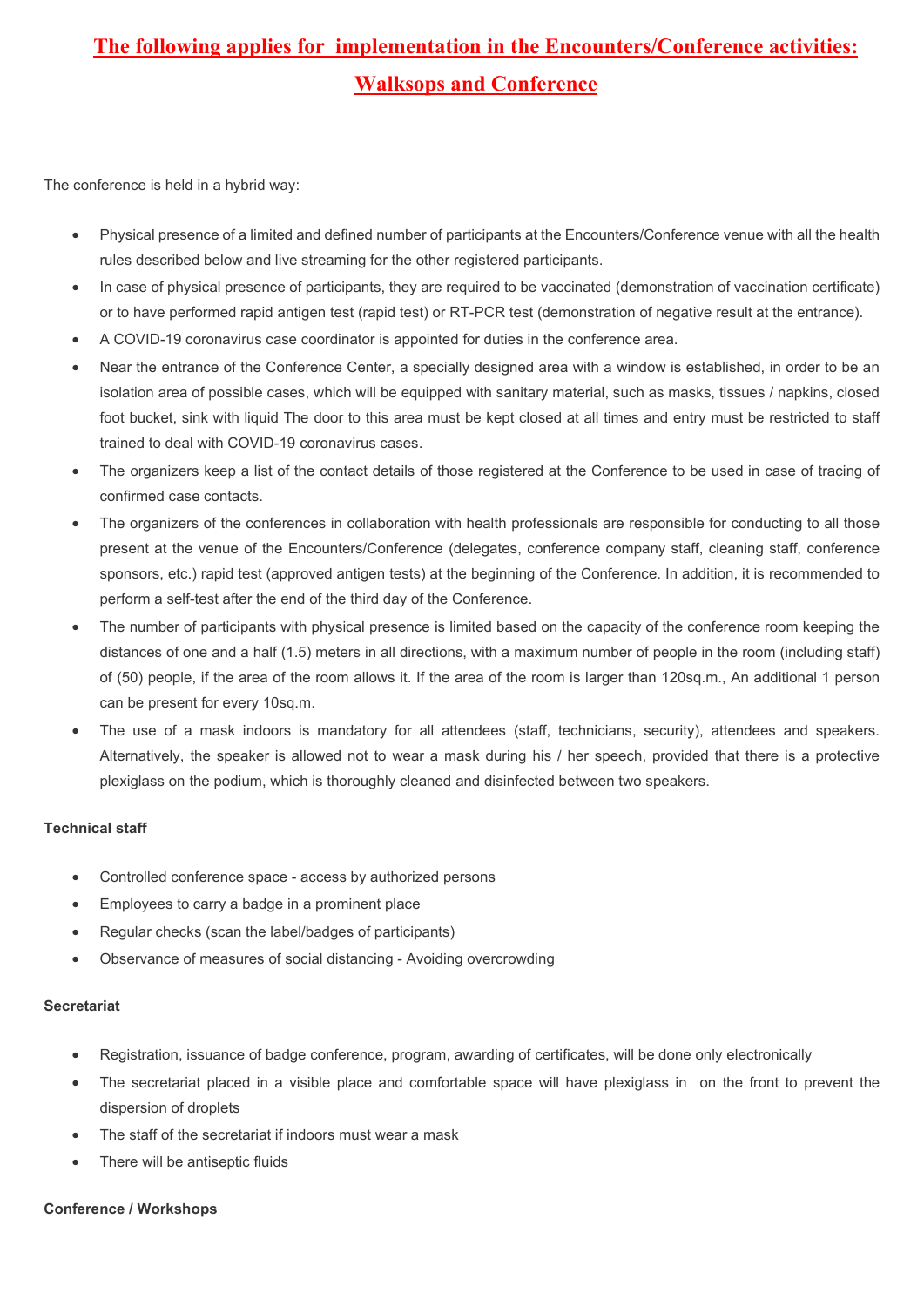- Conference/ Workshops distances 1.5m. in all directions
- Gaps between seats-distances
- Standing is not allowed
- Disinfect the microphone after each speaker
- Workshops rules of social distancing and taking all necessary precautions e.g mask, avoid crowding

#### Dining areas

There will be no buffet. Only water will be served during the Conference in bottles

#### INFORMATION OF PARTICIPANTS ABOUT INDIVIDUAL HYGIENE MEASURES

- Explicit instruction not to allow the participation of people with symptoms of disease of the respiratory system (fever, cough, shortness of breath, etc.)
- Use of a mask indoors at the conference (vaccinated)
- In conspicuous places indoors and outdoors the Conference places a hand antiseptic on pumped devices, which are regularly checked for refill.

#### Posters with instructions on:

- To avoid entering the conference room of people with symptoms from the respiratory system
- Hand hygiene -Respiratory hygiene
- The observance of distances
- The correct use of a mask

No entry for non-registered delegates or conference support staff

#### MANAGEMENT OF A POSSIBLE COVID-19 CASE WITHIN A CONFERENCE

In case a person develops symptoms compatible with covid-19 coronavirus, he / she should be taken to the specially designed case isolation area, which will be equipped with sanitary ware, such as masks, tissues / paper towels, sealed paper towels. bucket, washbasin with liquid soap. The door to this area must be kept permanently closed and entry must be restricted to staff trained to deal with possible COVID-19 coronavirus cases. In case a person develops symptoms compatible with covid-19 coronavirus, he / she should be taken to a specially designed case isolation area, which will be equipped with sanitary ware, such as masks, tissues / paper towels, sealed paper towels. bucket, washbasin with liquid soap. The door to this area must be kept permanently closed and entry must be restricted to staff trained to deal with possible COVID-19 coronavirus cases.

### D. PERSONAL INFORMATION REQUEST

Have you been fully vaccinated for the COVID-19?

YES NO (Demonstration of vaccination certificate at the entrance)

DATE: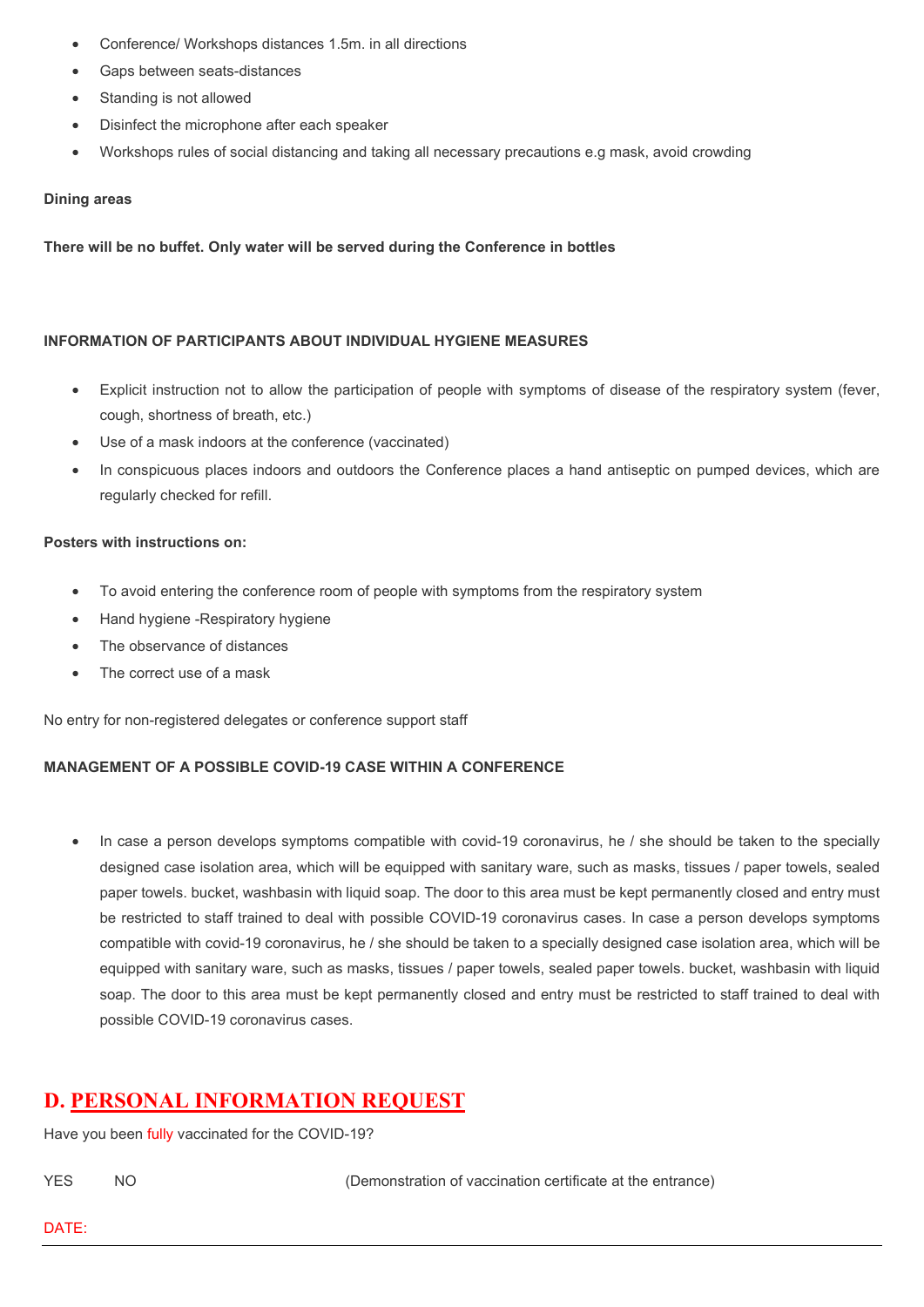#### Have you performed a rapid antigen test (rapid test)?

| <b>YES</b>                        | NO. | (Demonstration of negative result at the entrance) |
|-----------------------------------|-----|----------------------------------------------------|
| DATE:                             |     |                                                    |
|                                   |     |                                                    |
| Have you performed a RT-PCR test? |     |                                                    |
| <b>YES</b>                        | NO. | (Demonstration of negative result at the entrance) |
| DATE:                             |     |                                                    |

Do you have any food allergies or dietary requirements (vegetarian e.t.c)"? Please detail.

Are you on any medication that we should know about?

Who might we contact in the case of an emergency? (Please provide details; name, address, phone number, and relationship to you.)

I wish to participate in the process of the Encounters/Conference IS WALKING AN ART? that will take place in the area of Prespes from July 4th to July 11th 2021.

I declare that my physical condition allows me to follow the process.

The undersigned hereby acknowledges that they have read the above Release, understands it, will follow them during the realisation of the activities of the Encounters/Conferenne and signs it voluntarily.

The participant:

Name

Signature

### THIS SIGNED CORRESPONDENCE/APPLICATION CONCERNING THE PROCESS SHOULD BE MAILED **TO:**sinedrioteet@uowm.gr before the beginning of the process.